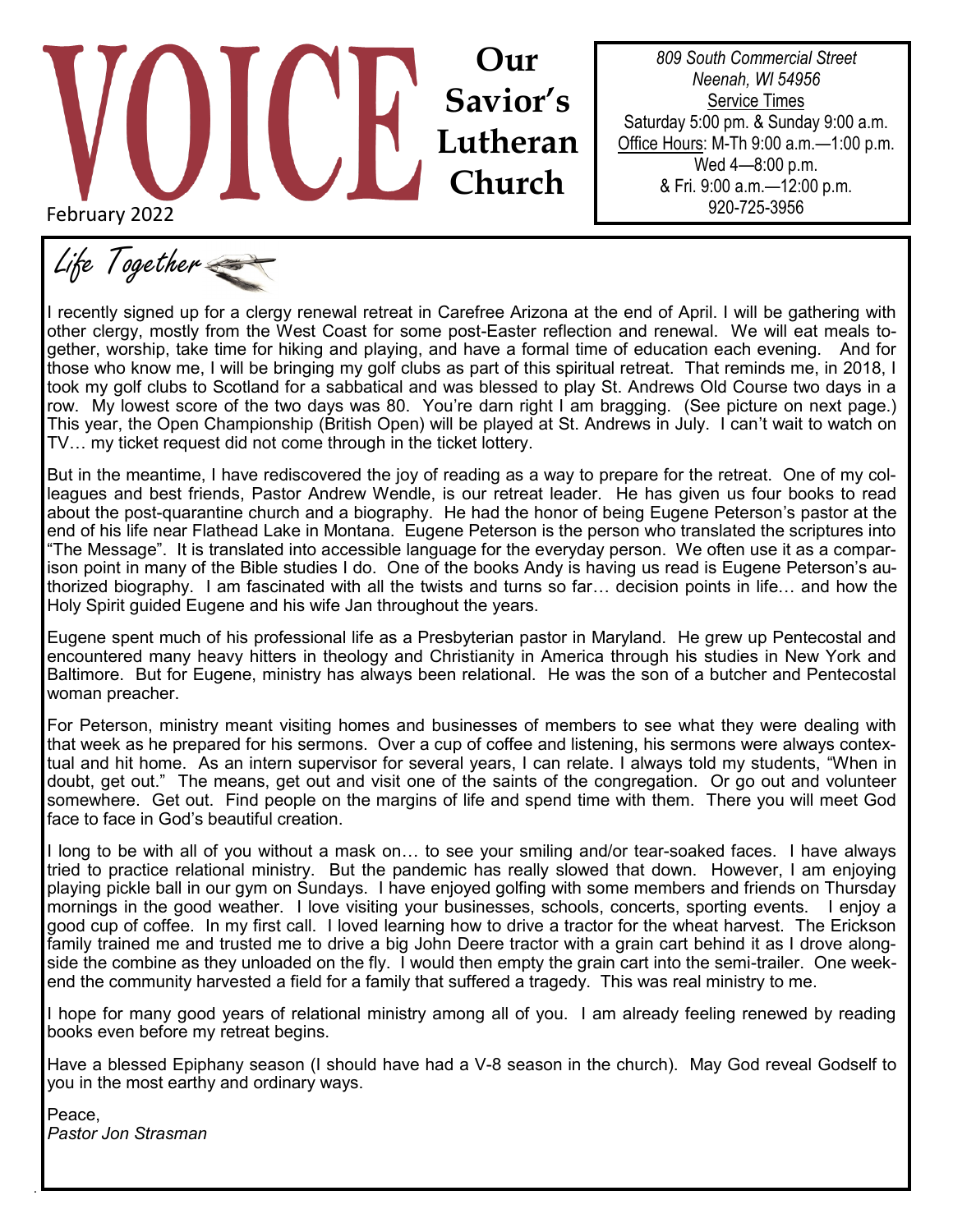Youth News… Worship and Events...

### **Family Sunday School**

Andrea Long and Pastor Jon are doing an online family Sunday School every 2nd and 4th week, and one low commitment activity on the opposite weeks for families to plug into. The completed videos are now live on our website and You Tube channel. Check them out!

Our goal is to stay connected to our families during this time and ramp up once the pandemic allows us to bring back more programming.

### **Confirmation**

Confirmation continues in February on Wednesdays at 5:30.

Beginning in March when midweek Lenten services begin, we will not have Confirmation on Wednesdays. However, students are still required to attend services as part of their confirmation requirement.

We are currently setting up the **Remind app** for confirmation communication. If you get an invite, please respond. We hope to coordinate acolytes this way. Speaking of acolytes, we currently have a number of openings for help during worship. Please sign up in the lobby on the sheets by the nursery, or contact [officemanager@our](mailto:officemanager@our-saviors.org)[saviors.org,](mailto:officemanager@our-saviors.org) or respond to the Remind app.

Students are required to complete 10 Sermon Notes by May. In January we will have a spreadsheet available for students to see their progress.

.

# *Worship Services in February*

**Join us for In-Person Worship Saturdays** at 5:00 p.m. **Sundays** at 9:00 a.m. Interactive Family Worship is on hold for now.

*No need to RSVP for regular in-person services. Masks are required. Social distancing applies.* 

**Or Join Us For Virtual/On-line Worship Sundays** – 9:00 a.m.

on Our Facebook and You Tube Channels

### **Want to Attend Worship But Nervous About Coming Inside?**

Tune into 88.5FM from any OSLC parking lot to listen to Saturday or Sunday worship from the comfort of your car!

# Ash Wednesday is March 2

Mark your calendars for our annual Ashes to Go event on Wednesday, March 2. From 6AM until 7PM, you can drive through our parking lot and receive your ashes as well as a treat. Then join us for worship in person (and online) that evening at 6:30PM. No need to RSVP.

Our midweek Lenten worship services begin the following week at 6:30PM in person. Services will be held March 9, 16, 23 and 30th, and April 6.

## Altar Flowers

The 2022 Altar Flower sign-up sheet is up in the gathering area. Please note there has been a slight price increase this year to add body and variety to our arrangements. Keep in mind that *flower* is just a suggestion; plants and succulents are also available. That being said, there is a check box on the bottom of the envelopes which you can choose to donate your arrangement. Our homebound ministry has members and friends who have enjoyed receiving these in the past.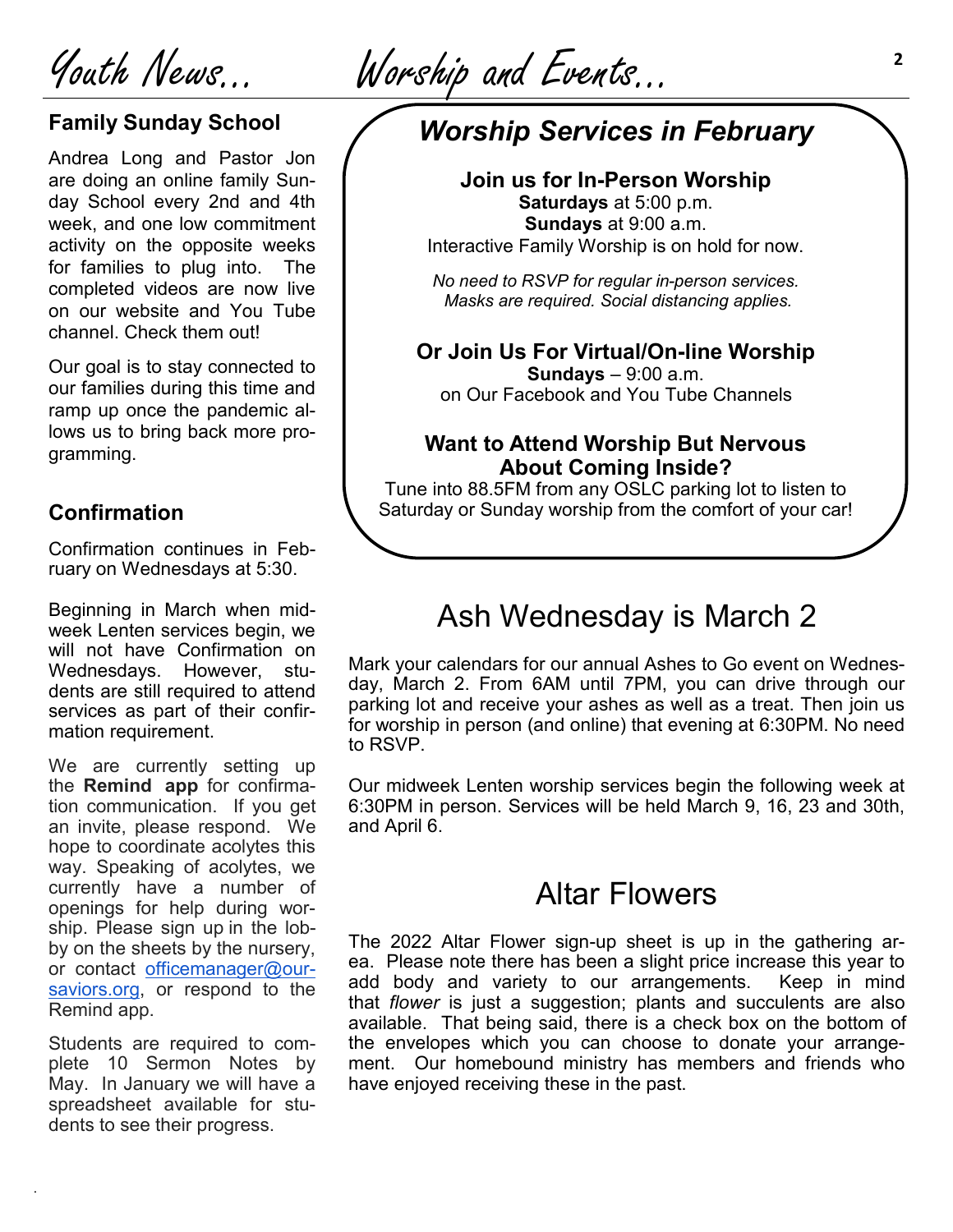**"God's Work. Our Hands" - Yes, YOU can make a difference! Here are some opportunities to share God's love in our community.**

# New Mission Outreach Team

Our synod bishop, Anne, has nominated our congregation to form a "Good Neighbor Team" to walk alongside a newly arrived Afghanistan refugee family to the Fox Valley. After discussion with our church council and the Serve and Reach team, Our Savior's will be taking on this project.

We need to form a Good Neighbor Team of 6-8 people from the congregation to work with World Relief Fox Valley to gather household items and furniture, help facilitate transportation for needed appointments, walk with the family as they learn the culture (groceries, public transportation, basic English), invest in long-term friendships, and potential financial support. This is a six-month commitment for the church. It will involve weekly visits to the refugee family.

Rich and Pam Garman have already stepped forward to lead the team. Contact Rich or Pam directly or Pastor Jon to be vetted as we begin to form this team. Let us know if you are interested in being on the team or are willing to support from behind the scenes.

### *Items Needed for Good Neighbor Apartment*

We have already begun collecting items for our new refugee family who will soon be coming to our community. All items can be gently used/excellent condition EXCEPT bedding, which must be new. Bed sizes are double or twin. Please contact Andrea in the office at church if you have items to donate. She will be keeping a master list of donations and can let you know what is still needed. Here is a partial list of requested items:

Kitchen table and chairs **Dressers** Silverware/silverware tray Plates & bowls Cups & mugs Pots & fry pans Knives & cutting boards Baking dishes & Mixing bowls **Tupperware** Kitchen utensils (spatula, ladle, wooden spoons, can opener, etc.) Kitchen hand towels Bath towels, wash clothes, hand towels Pillows & comforters Kitchen & bathroom cleaners Hand soap & dish soap Cleaning supplies (mop, bucket, broom sponges, etc.)

.

# Meat Raffle

Mark your calendar for the first ever Meat Raffle to support the Guatemala Mission Trip. It will be held on **February 6 from 2:00 to 4:00PM at the DOME** in Neenah. The event will also include a silent auction.

## Food on the Fourth (Tuesday-Thursday)

This year we are initiating **Food on the Fourth** (Tuesdays & Thursdays that is!) Our congregation will be providing and serving meals on the fourth Tuesdays and Thursdays of every even month to 120+ persons from both the Fox Valley Community Table (FVCT) and the Pillars Adult Shelter. Watch for a link to Sign- Up- Genius to sign up to volunteer in February. If you would rather call Andrea, the office manager at church, you may do so. The first **Food on the Fourth** will be February 22 for FVCT and February 24 for Pillars.

## Food on the Fourth Matching Funds Challenge Update

Through your generosity, we are 55% of the way to the \$3600 match! The FVCT/Pillars envelopes are available in the Gathering area and the office. If you would like to donate by mail, with a check, make it out to OSLC-Pillars. If you are donating online, please write a note online.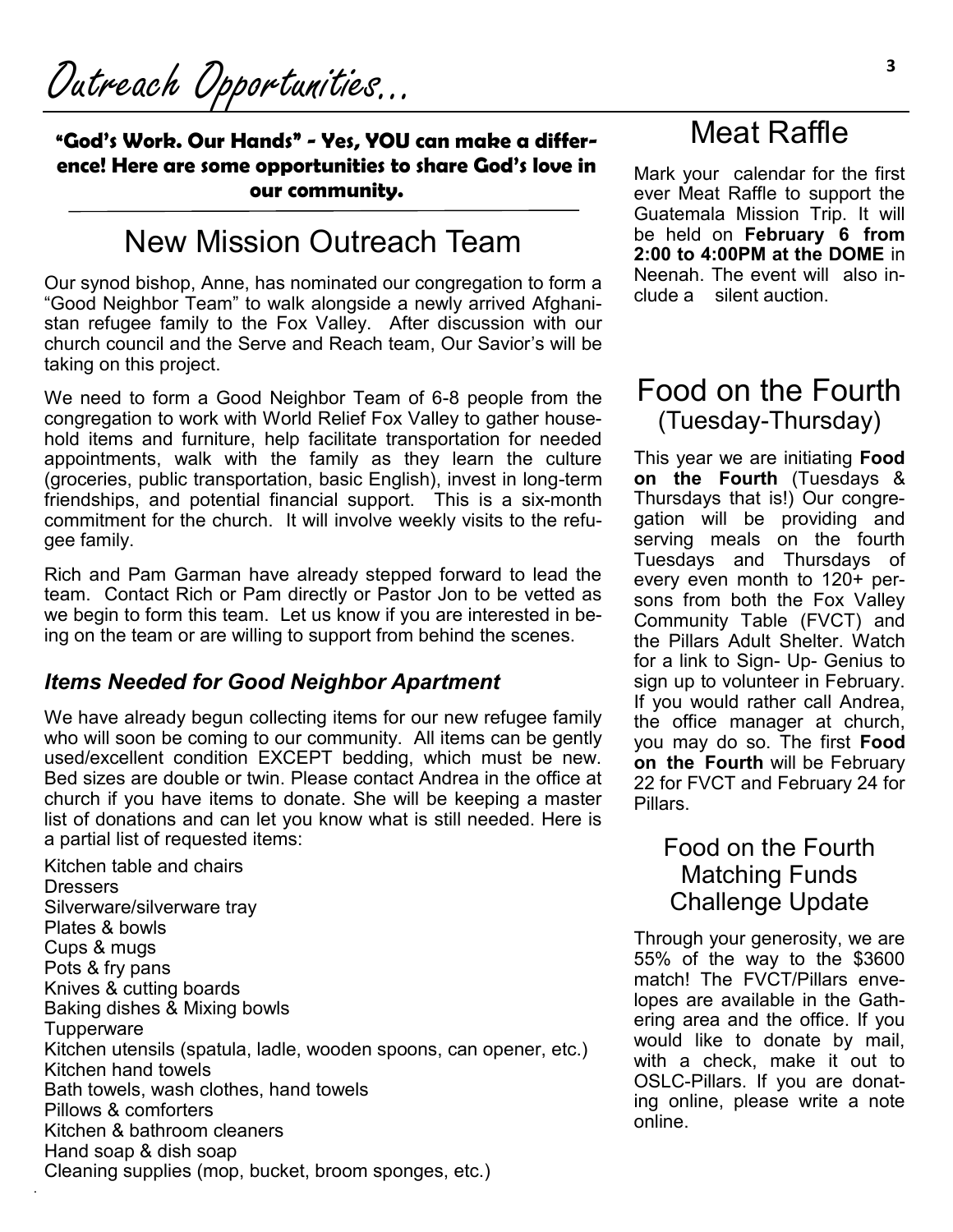In Other News... **<sup>4</sup>**

# A Huge Thank You to our Musicians

Over the past two years, the appearance and ever-changing Covid-19, has caused us to change service times and set up on-line services which requires song leaders. With that, Joyful Noise evolved into a very dedicated group of song leaders.

In the beginning, on-line services were pre-recorded. When inperson services resumed, the services were live-streamed. For all the services, plexiglass panels (made by Chris Swender) were set up to keep musicians physically distanced, masks were worn, and rehearsals were limited to about 15 minutes, immediately prior to the service. Services had one or two song leaders, a keyboardist and when possible, guitar, violin, or percussion. Our song leaders for Thanksgiving and Mid-week Advent services were challenged to learn new liturgies and spent many hours in separate rehearsals.

Our Savior's is also blessed with individuals that prepared and recorded special musical selections for use in our services. If you see any of these people, please take time to thank them for their dedication and continued efforts to bring music to Our Savior's:

*Instrumentalists:* Emily Pockat - violin, Bryan Gilbertson – guitar, Ardy Kreuter – percussion, LuAnn Stensberg - keyboard.

*Song Leaders/Vocalists*: Claudia Bjornstad, Sarah Bjornstad, Kristin Curtis, Sue Englebert, Pam Garman, Kim Jannusch, Sue Kueck, Vicki Meinke, and Izzy Ricketts.

*Special Music*: Annika Strasman; Ben, Jacob, Samantha, Jerry and Lynda Lockner; Graham, Owen, Norah and Brooke Bradley; Martin Haanstad; Andrew Schaller; Joyous Ringers; Chancel Choir; Andy Pokel; Elise Pokel; Chris Dieck-Hilgas; Jon Strasman; Sam Hartman (the late); Patrick Hartman; Tom Berven and the MacDowell Male Chorus.

Thank you all so much! We could not do this without all of you!

Roberta Golden Music Team Leader

.

## Looking for Lay Worship Assistants

In order to include more people in worship leadership, we are still looking for lay worship assistants to help at each service. This could include people who have gone to the Lay School of Theology in our Synod or anyone who has an interest in worship leadership.

Let Andrea Long in our office know if you are interested. Pastor Jon will continue training in February and set up a schedule for helpers.

Lay worship assistants will help with worship set-up, leading liturgy, the prayers of the people, and helping with the logistics of worship. Please consider this if you want to grow in your serving.

## Thank You!

A big thank you to Chris Swender, Cheryl Timm, Diane Wilfling, Martin Haanstad, and Ardy Kreuter for un-decorating the church. It went pretty fast! We appreciate your help!! ~*Worship Team*



*Pastor Jon golfing at St. Andrew's in Scotland.*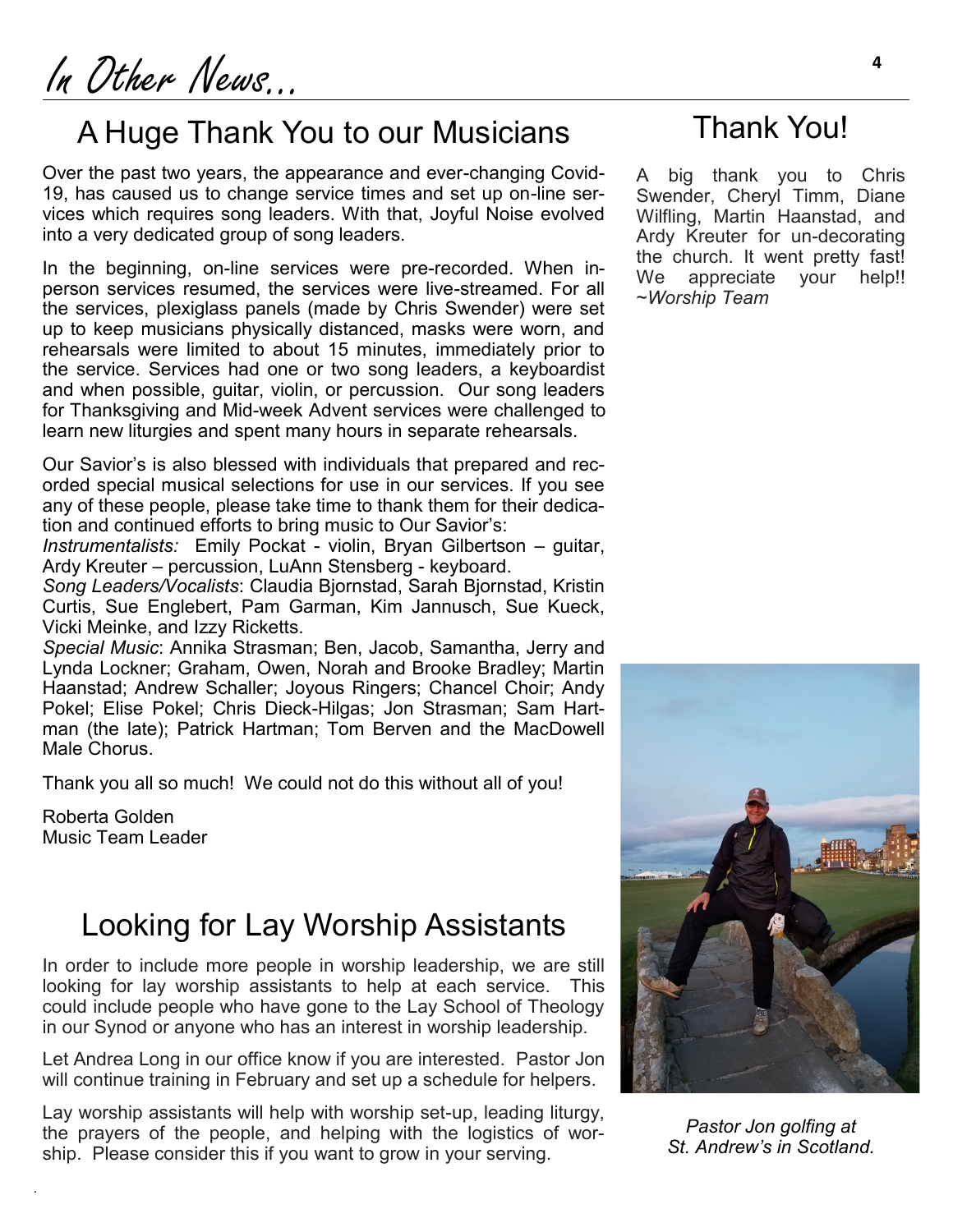Generous People…

.

 *-* Our Mission Statement *- Gather and grow with God's spirit in order to love and serve others.*



**40 simple pencil sharpeners** (the "dollar" stores often have several for \$1.00)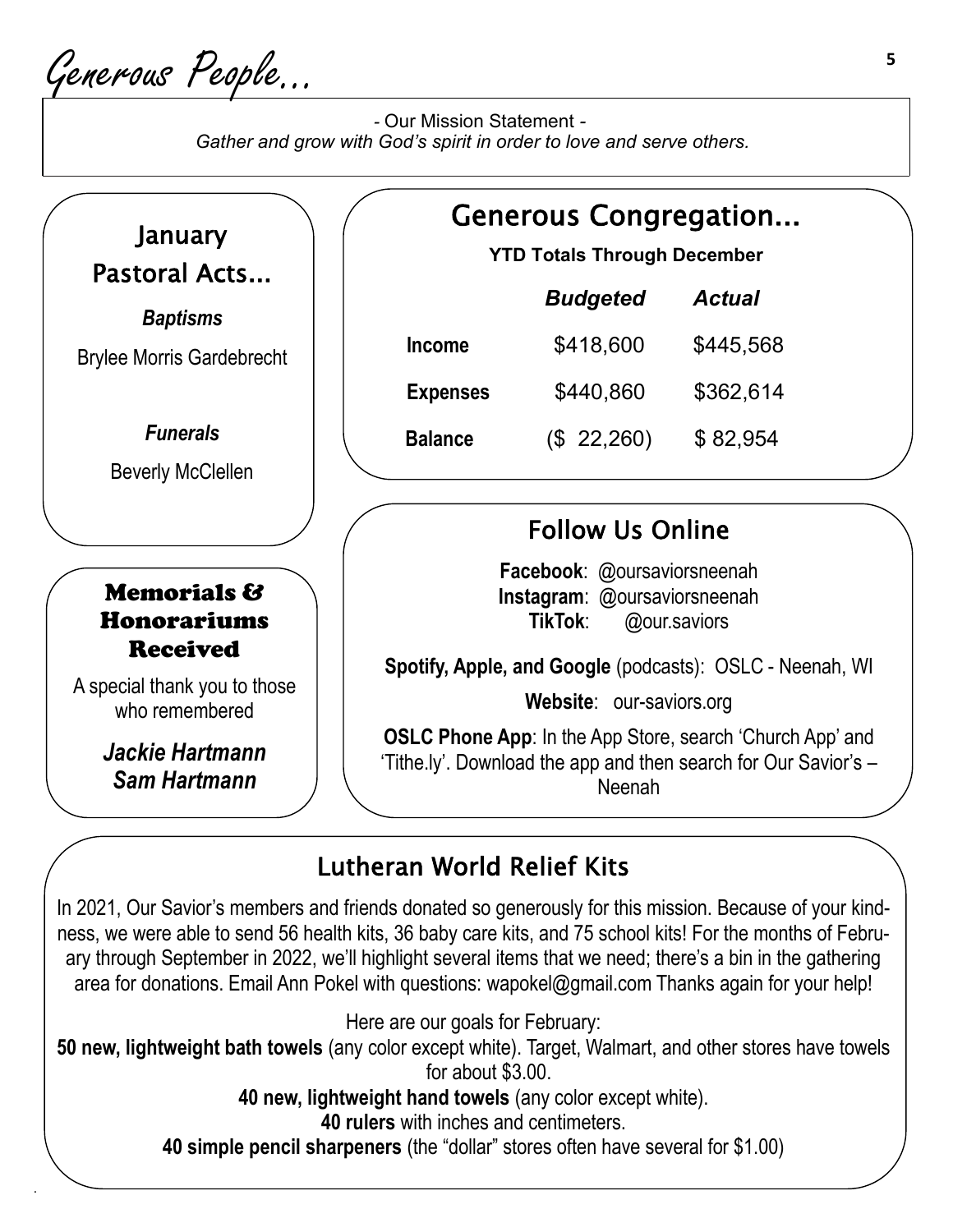Council Minutes...

### **January 11th, 2022 – 7:00 p.m.**

### **Pastor's Report**:

• Gospel of John Bible Study on Sundays at 10 AM after worship. We are currently on chapter 5 of 20. People can come and go as their schedule allows.

• I p articipated in Pickleball in our Gym organized by Joan Terry on Sunday, January 9. It is a riot. Check it out.

• I am planning to go on a clergy renewal retreat at "Spirit in the Desert" retreat center April 25-30. This will be a post-Easter retreat with colleagues that will involve devotions, worship, food, golf, and hiking. This is part of my 2 weeks of continuing education I receive each year.

• I need to form a Mutual Ministry Committee that works with me as a sounding board, to keep me healthy, and to help guide decision making as a pastor.

• I am helping Andrea with the online version of Family Sunday School.

We have been asked through the Bishop's office to form a team to accompany one Afghan family who will be relocating to the Fox Valley. Pam and Rich Garman are already interested. It is through an organization called World Relief Fox Valley.

Discussion: Fox Valley World Relief - Good Neighbor Teams

Rich and Pam Garman are taking a lead from our congregation on this opportunity.

Discussion: Continue in Person Services or switch to Virtual Only Services?

- Concerns over limited participants in worship over the January  $8<sup>th</sup>/9<sup>th</sup>$  Weekend.
- Discussed potential request of congregation wear N95 mask if you are attending service.

Pastor still feels very comfortable and safe while leading service.

**Treasurer's Report**: December actual income was \$63,728. Funds from the PPP loan (\$59,600) were moved to Capital Repairs resulting in December reported income of \$4,444 (including \$316 released from restricted funds). That brings YTD income to \$445,568. December expenses were \$26,950 bringing YTD expenses to \$362,614. Surplus for 2021 of \$82,954.

**Membership/Attendance Reports**: Report as written.

### **Ministry Team Reports**:

.

a. **Building & Grounds – Kevin Schabo:** One of the heating units failed in the gym wall, another one was adjusted to get us by until new heating is installed. Pressure switch failed on a furnace (installed 2009), was able to use a spare to fix it.

b. **Care & Connect –** *New: Jennifer Baldwin:* Pastor John discussed the purpose of this team.

c. **Retirees & Friends –** *New: Carol Swannell:* Hopes to restart once COVID status is green in Neenah.

d. **TEC – Kevin Schabo**: Kevin - Nothing to report. Ben - A couple different people are in training for working tech services for services. Currently, have a total of five (5) people on the team that rotate weekends. e. **Finance – Cheryl Timm**: PPP loan was moved from Income to Capital Repairs.

f. **Learn & Grow/Youth** – *Vacant*

g. **Personnel – Cheryl Timm**: Nothing to report.

h. **Security & Safety – Ben Lochner**: Nothing to report.

i. **Serve & Reach – Diane Wilfling**: Meat Raffle at the Dome on Feb 6th from 2-4PM. Meals at Pillars and St. Paul's church have a donor that will **match donations** in order to get a fund started to help pay for the the meals.

j. **Worship & Music – Graham Bradley**: Children's Christmas service was a success. Christmas Eve worship services with the reservations worked well.

k. **Worship Volunteers – Graham Bradley**: This will be r emoved and be reported through Worship & Music.

Next Council Meeting: Feb 8, 2022 at 7:00 p.m.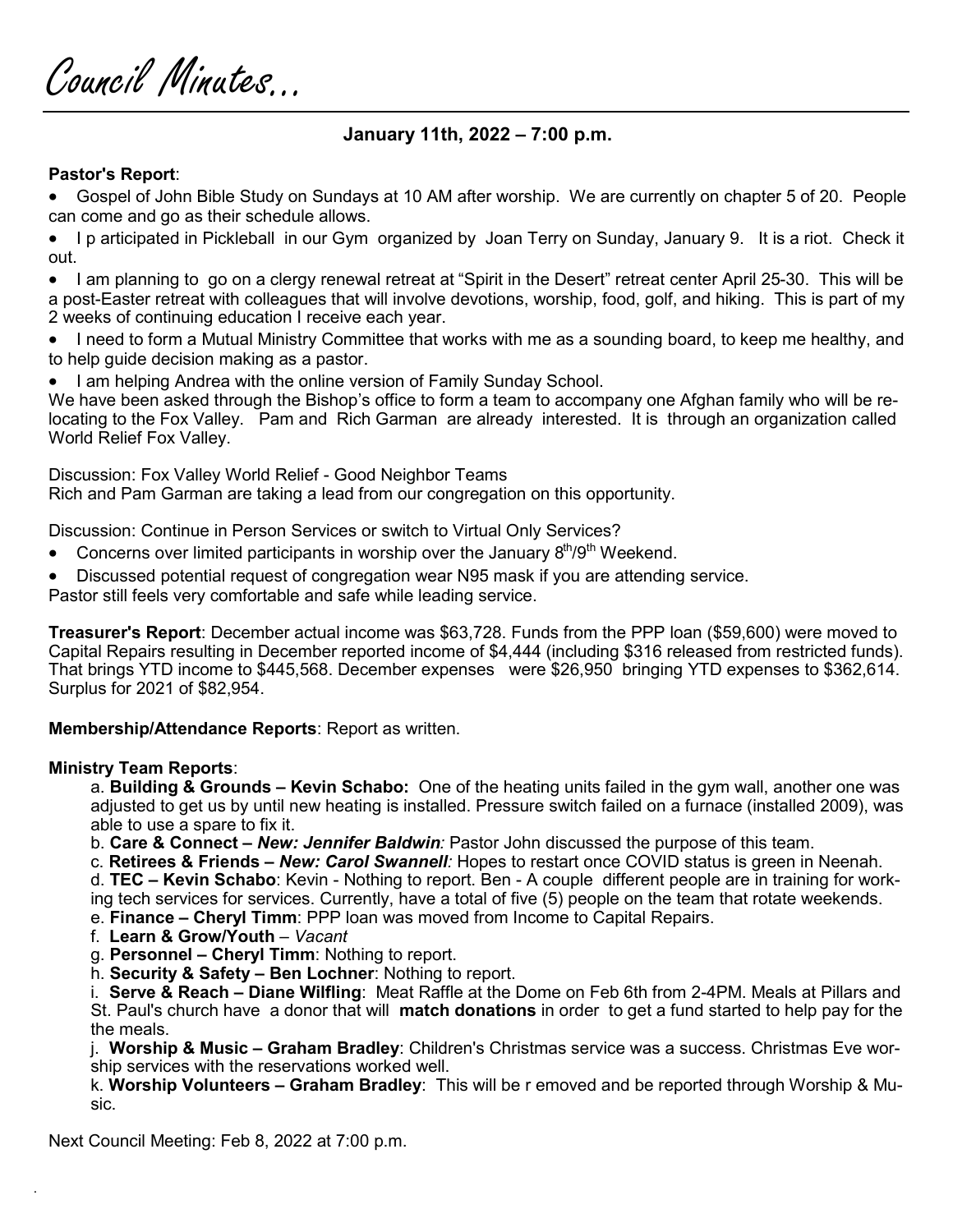**<sup>7</sup>**Serve & Reach Minutes...

Minutes 1/11/21 OSLC Serve and Reach Committee via ZOOM 6 p.m.

**Attendees –** Christa Sanders, Rick/Barb Klamm, Kristi Armstrong, Tammy Rabe, Pam/Rich Garman, Ann Pokel, Ardy Kreuter, Sue Engelbert, Diane Wilfling as the Council Rep.

### **Food on the Fourth Week (even months)**

 $FVCT -$  Carol Swannell  $-4<sup>th</sup>$  Tuesday lunch served to 60 persons

Pillars – Pam Garman –  $4^{\text{th}}$  Thursday, dinner served to 60 persons

Member matching donations campaign – members are giving a matching gift of \$3600 to fund. Will make an announcement weekend of 1/15-16

### **Bletzinger House – Carol Swannell**

Update – Cindy Boehm and Carol attended the Christmas party. We are initiating a hygiene supply donation effort for them this month. Carol will put it in the Voice

### **Lutheran World Relief – Ann Pokel**

Update – Ann will continue to collect 3-5 items per month, letting the congregation know each month via the Voice/Informer

#### **Guatemala Mission Trip –Rich**

Christmas Cookie exchange and Guatemala Bag sale in December – Approximately \$1400 was raised with \$525 going back to the women who make the bags in Guatemala. The cookie sale was a lot of fun and earned about \$400 with no expenses.

Meat Raffle at The Dome Feb 6 – Pudlowskis donated a \$250 Thrivent card to purchase meat. Christine and Royal Rondeau are organizing. Announcements in Voice/FB

#### **Christmas Giving – Brigade report – Sue Engelbert**

OSLC collected 3 carloads of goods and gift cards and delivered to the Brigade on Dec 6th Christa Sanders donated a \$250 Thrivent card used by Ann Pokel to purchase hygiene products

#### **Encouragement Ministry – Ardy Kreuter**

Next meeting January 25

### **Afghan Family Resettlement**

Not discussed at the meeting as we did not have info yet. Serve and Reach will have a role.

#### **Next Meeting – February 8**

.